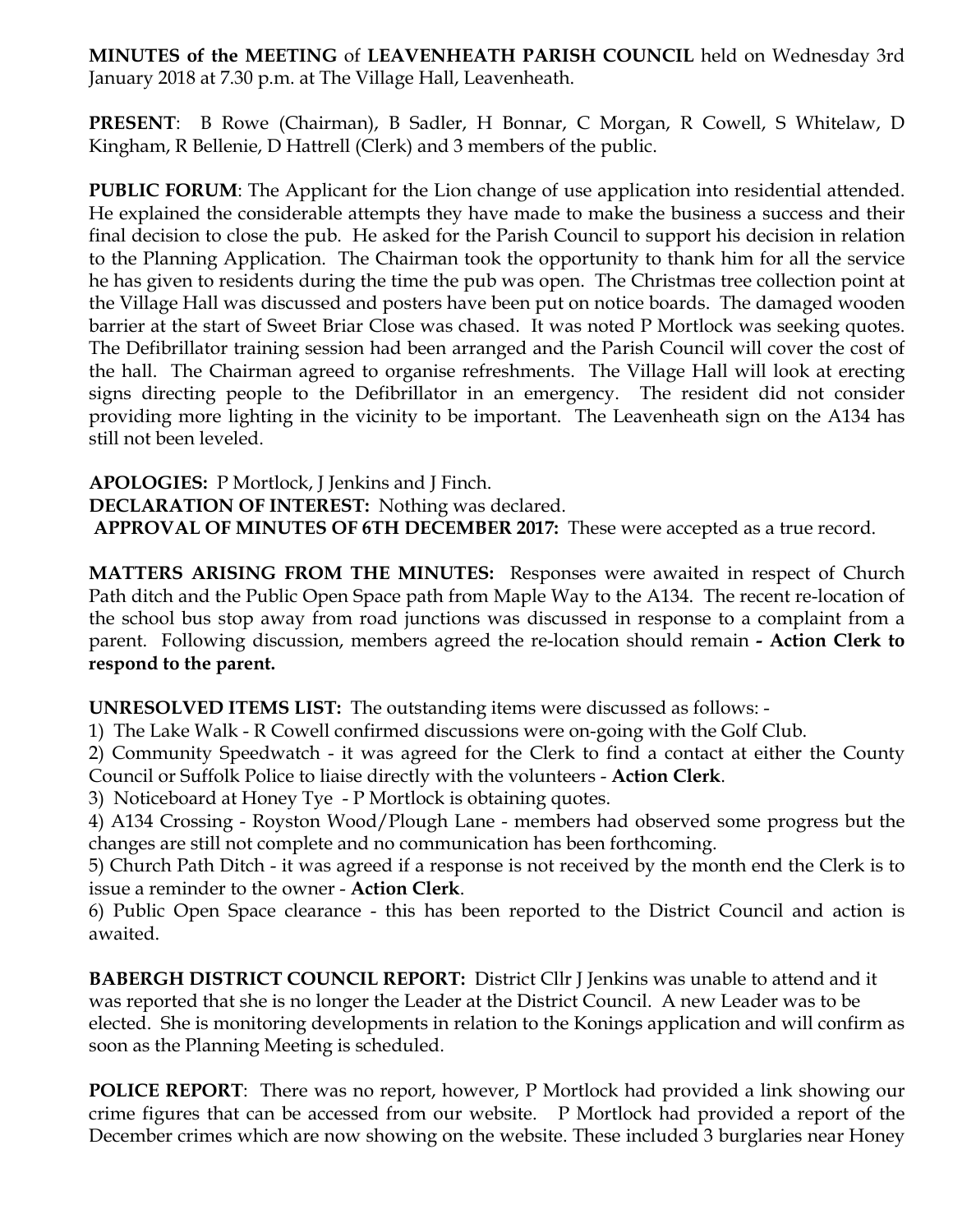Lane which are under investigation. There is a link from the website to the Suffolk Free Press report of the Harrow Street burglary. A shredded large lorry tyre was observed at Honey Tye.

**SUFFOLK COUNTY COUNCIL REPORT:** County Cllr J Finch was unable to attend due to sickness absence and no report was provided.

**CORRESPONDENCE:** The Clerk went through the latest items of correspondence. No actions were agreed which were not covered under other Agenda items.

**HIGHWAYS**: It was agreed to include the new notices of road closure link in the report to LSPN and on the website - **Action Clerk and P Mortlock**.

**FINANCE:** The bank balances as at 3rd January 2018 were **£32951.44** in the Community Account, **£15369.92** in the Reserve Account making a total of **£48321.36**.

The Precept form to the District Council for the next Financial Year was duly signed. This provides for an increase of 1.5% to residents giving a total Precept of £19461. This resolution was made at the December Meeting.

The working parties to review the Standing Orders and Financial Regulations for approval by full Council on or before the March 2018 Meeting were agreed as follows: - Standing Orders - C Morgan, R Cowell and S Whitelaw Financial Regulations - H Bonnar, D Kingham and R Bellenie The Clerk will provide the up to date model formats - **Action Clerk**.

## **The following were authorised for payment: -**

| 1482 | 470.91 | D K Hattrell                       | Clerks Salary      |
|------|--------|------------------------------------|--------------------|
| 1483 | 102.20 | Inland Revenue Only                | Clerk's deductions |
| 1484 | 36.00  | Leavenheath Village Hall Hall Hire |                    |

**Total £609.11**

**REPORTS FROM ORGANISATIONS AND REPRESENTATIVES :** Reports were given from the Village Green, Village Hall, Footpath Warden and Community Woodland. It was agreed for the Chairman to circulate the regular comprehensive footpath reports from our Footpath Warden - **Action Chairman.** Our Footpath Warden continues to be pro-active in getting matters resolved.

**IDEAS TO IMPROVE THE VILLAGE:** Nothing was raised.

**REPORTS AND QUESTIONS FROM CHAIRMAN AND MEMBERS**: The updates to the website were noted. It was suggested we review our 2011 Plan document and there was interest in getting involved in this process. It was agreed to include as an Agenda item for February leaving members further time to review the existing plan ahead of the discussion - **Action Clerk**.

The meeting closed at **8.40 p.m**.

## **Planning Meeting on 3rd January 2017**